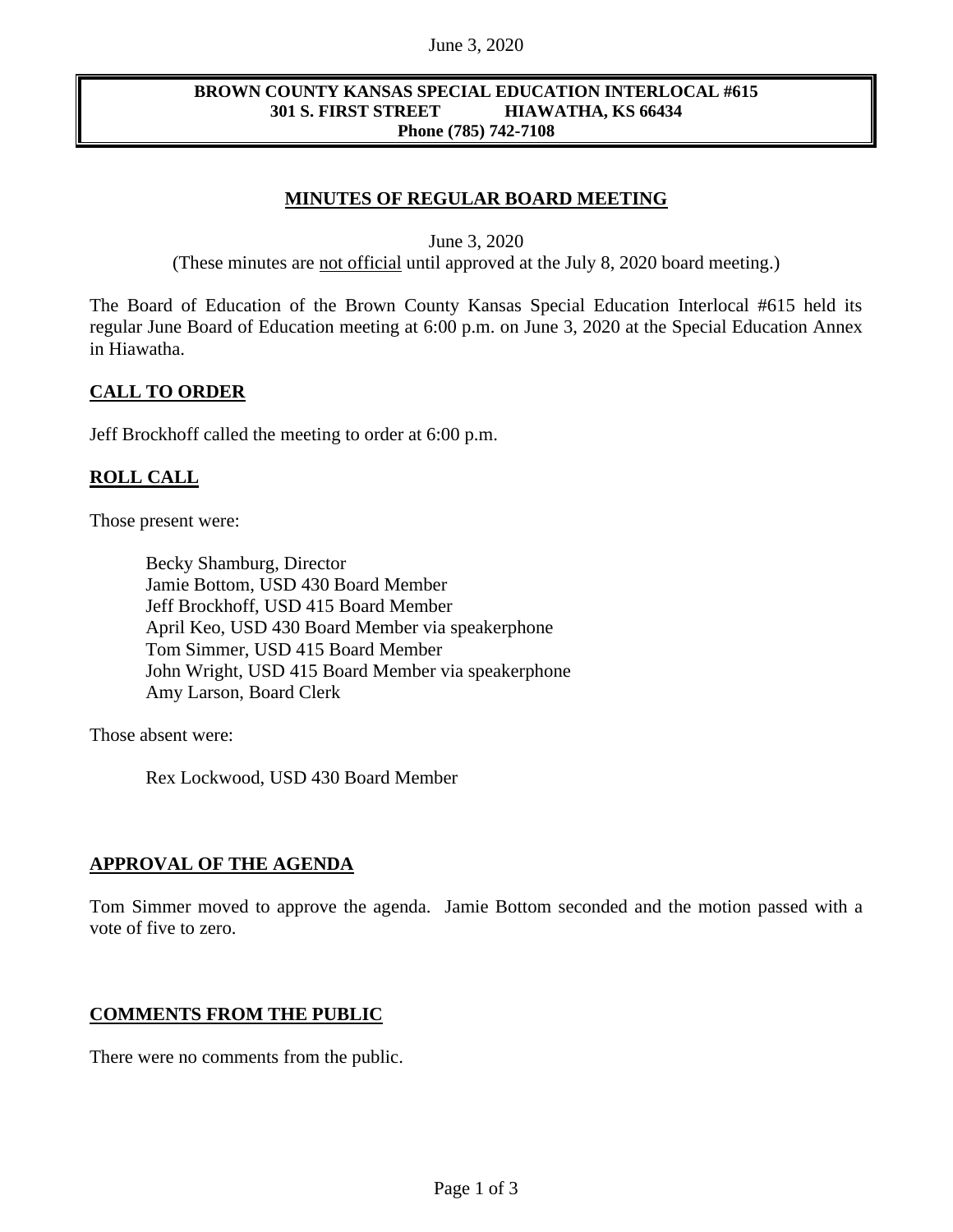## **COMMENTS FROM THE PRESIDENT**

There were no comments from the President.

## **APPROVAL OF THE CONSENT AGENDA**

Jamie Bottom moved to approve the consent agenda with additional bills. Tom Simmer seconded and the motion passed with a vote of five to zero. Included in the consent agenda were:

- 1. Approval of the minutes of the May 6, 2020 regular board meeting.
- 2. Approval of the Bills for the Month of June 2020.
- 3. Accept the treasurer's report for the month of June 2020.

# **AUTHORITY TO PAY BILLS AND CLOSE THE BOOKS FOR 2019-2020**

Director Shamburg stated the Interlocal needs authority to pay the remaining bills and close the books for 2019-2020 as standard each year. Tom Simmer granted authority to the Interlocal to pay the remaining bills and close the books for 2019-2020. John Wright seconded and the motion passed with a vote of five to zero.

# **DISCUSSION AND APPROVAL OF 2020 SUMMER SCHOOL BUDGET**

Director Shamburg presented the 2020 summer school budget to the board members indicating few paras and fewer expenses. Summer school will remain as planned through June 25, 2020 regardless of reopening phases in the state. This is to continue with safety of the students.

Tom Simmer moved to approve the 2020 summer school budget. Jamie Bottom seconded and the motion passed with a vote of five to zero.

## **DISCUSSION AND APPROVAL OF 2020-2021 SALARY SCHEDULE PLACEMENT**

Directory Shamburg presented the 2020-2021 salary schedule placement to the board members. Four certified staff members will move over on the salary schedule in 2020-2021. There was discussion that followed.

Tom Simmer moved to approve the 2020-2021 salary schedule placement. John Wright seconded and the motion passed with a vote of five to zero.

## **DIRECTOR'S REPORT**

Director Shamburg stated the school year closed with all employees keeping a social distance. Most closing procedures were done via email or online.

The financial audit with Varney's is scheduled for July 14. The state audit has not been scheduled yet.

There has been no hearing date set for the Medicaid audit.